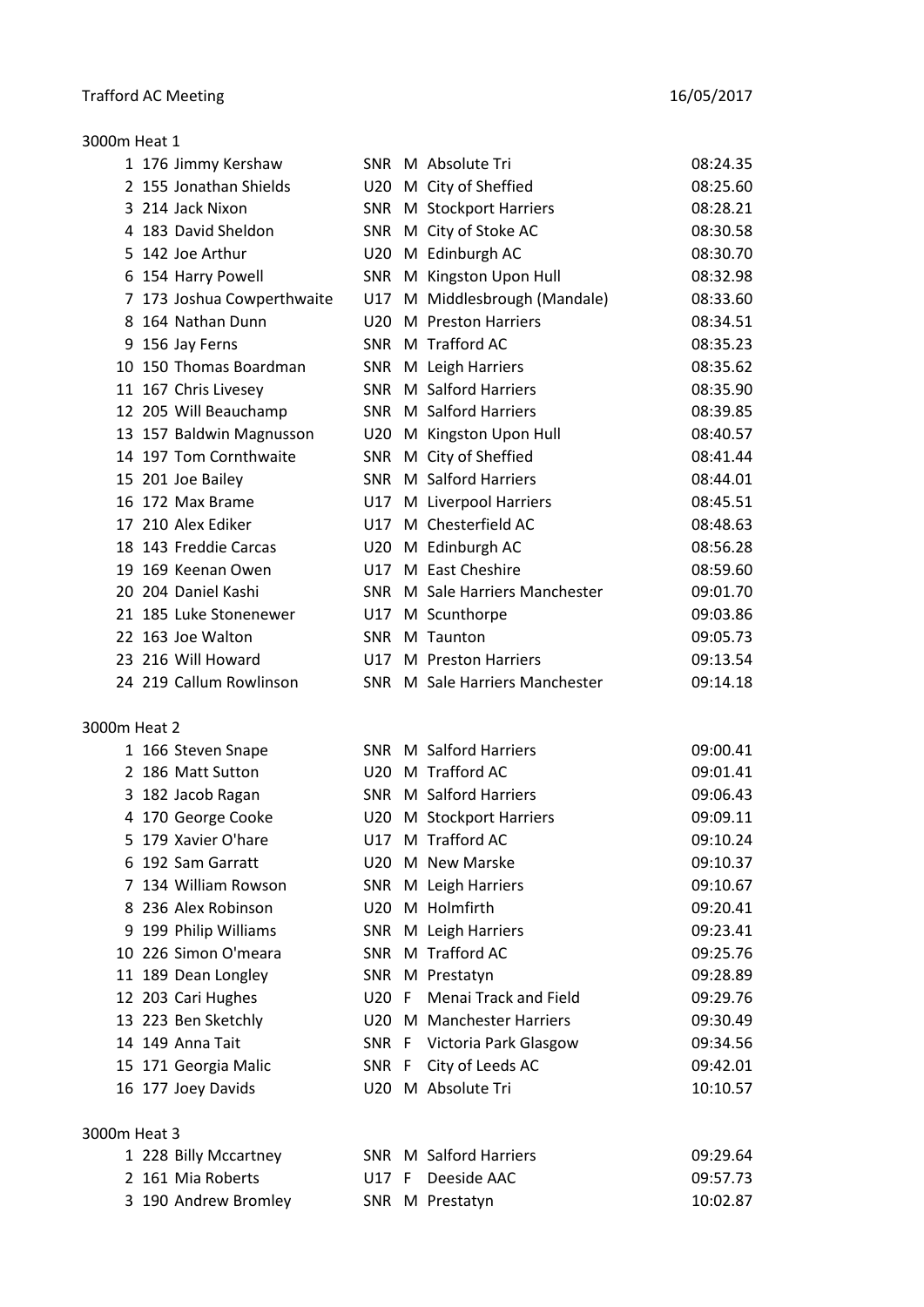|                 | 4 213 Kirsty Longley       |         | SNR F Liverpool Pembroke Sefton | 10:03.22 |
|-----------------|----------------------------|---------|---------------------------------|----------|
|                 | 5 158 Esme Davies          | U17 F   | <b>Eden Runners</b>             | 10:04.00 |
|                 | 6 200 Faye Ireland         | U17 F   | Liverpool Harriers              | 10:09.50 |
|                 | 7 225 Vicki Cronin         | SNR F   | <b>Trafford AC</b>              | 10:11.34 |
|                 | 8 237 Chris Small          |         | SNR M Trafford AC               | 10:17.49 |
|                 | 9 202 Lauren Ferris        |         | U20 F Warrington AC             | 10:20.87 |
|                 | 10 138 Lucy Smith          | U17 F   | Vale Royal AC                   | 10:31.91 |
|                 | 11 152 Emily Huges         | U17 F   | <b>Manchester Harriers</b>      | 10:53.22 |
|                 | 12 178 Nixie Turner        | U20 F   | Absolute Tri                    | 10:55.09 |
|                 | 13 198 Steven Doxey        |         | SNR M Swinton Running Club      | 11:01.93 |
|                 | 14 184 Emily Gray          | U20 F   | Liverpool Harriers              | 11:29.64 |
|                 | 15 239 Melanie Monks       | SNR F   | <b>Trafford AC</b>              | 11:45.34 |
| U15 800m Heat 1 |                            |         |                                 |          |
|                 | 1 101 Mackenzie Woodward   |         | U15 M Liverpool Harriers        | 02:06.65 |
|                 | 2 103 Jack Gilland         |         | U15 M Liverpool Harriers        | 02:06.66 |
|                 | 3 104 Joe Bentall          |         | U15 M Trafford AC               | 02:08.17 |
|                 | 4 105 Joe Mangan           |         | U15 M Trafford AC               | 02:10.60 |
|                 | 5 106 Daisy Worthington    |         | U15 F Bury AC                   | 02:14.36 |
|                 | 6 108 Emily Misantoni      | U15 F   | <b>Stockport Harriers</b>       | 02:14.63 |
|                 | 7 107 Alex Bailey          |         | U15 M Trafford AC               | 02:16.42 |
|                 | 8 109 Samantha Mason       | U15 F   | <b>Trafford AC</b>              | 02:19.81 |
| U15 800m Heat 2 |                            |         |                                 |          |
|                 | 1 110 Theo Symons Treacher |         | U15 M Trafford AC               | 02:16.03 |
|                 | 2 117 Ed Pettitt           |         | U15 M Vale Royal AC             | 02:17.12 |
|                 | 3 111 Bailey Mann          |         | U15 M Wakefield                 | 02:18.43 |
|                 | 4 115 Tilia Wood           | U15 F   | Sheffield & Dearne              | 02:19.77 |
|                 | 5 112 Ty Brockley Langford |         | U15 M East Cheshire             | 02:20.21 |
|                 | 6 113 Anna Mason           | U15 F   | Border                          | 02:20.75 |
|                 | 7 114 Lydia Barker         | U15 F   | Wakefield                       | 02:21.22 |
| U15 800m Heat 3 |                            |         |                                 |          |
|                 | 1 124 Jonny Stock          |         | U15 M Trafford AC               | 02:19.72 |
|                 | 2 119 Evie Collier         | U15 F   | <b>Trafford AC</b>              | 02:20.89 |
|                 | 3 130 Alana Meehan         | U15 F   | Absolute Tri                    | 02:23.63 |
|                 | 4 120 Suzie Brooke         | $U15$ F | Wakefield                       | 02:24.35 |
|                 | 5 121 Hannah Smith         | U15 F   | Deeside                         | 02:26.54 |
|                 | 6 122 Christie Allen       | U15 F   | <b>East Cheshire</b>            | 02:28.50 |
|                 | 7 128 Tom Bentall          |         | U15 M Trafford AC               | 02:30.65 |
|                 | 8 125 Faye Conboy          | U15 F   | Vale Royal AC                   | 02:32.48 |
|                 | 9 129 Rebecca Nixon        | U15 F   | Vale Royal AC                   | 02:37.22 |
| BMC 800m Heat 1 |                            |         |                                 |          |
|                 | 1 614 Matthew Wigelsworth  |         | U23 M Preston Harriers          | 01:51.79 |
|                 | 2 613 Adam Spilsbury       | U20.    | M Sale Harriers Manchester      | 01:52.70 |
|                 | 3 609 Tiarnan Crorken      | U20     | M Preston Harriers              | 01:53.44 |
|                 | 4 610 James Habergham      |         | U23 M Halifax                   | 01:54.34 |
|                 | 5 612 Ben Read             | U23     | M Wakefield Harriers            | 01:54.96 |
|                 | 6 611 Daniel Neal          |         | U23 M Preston Harriers          | 01:58.76 |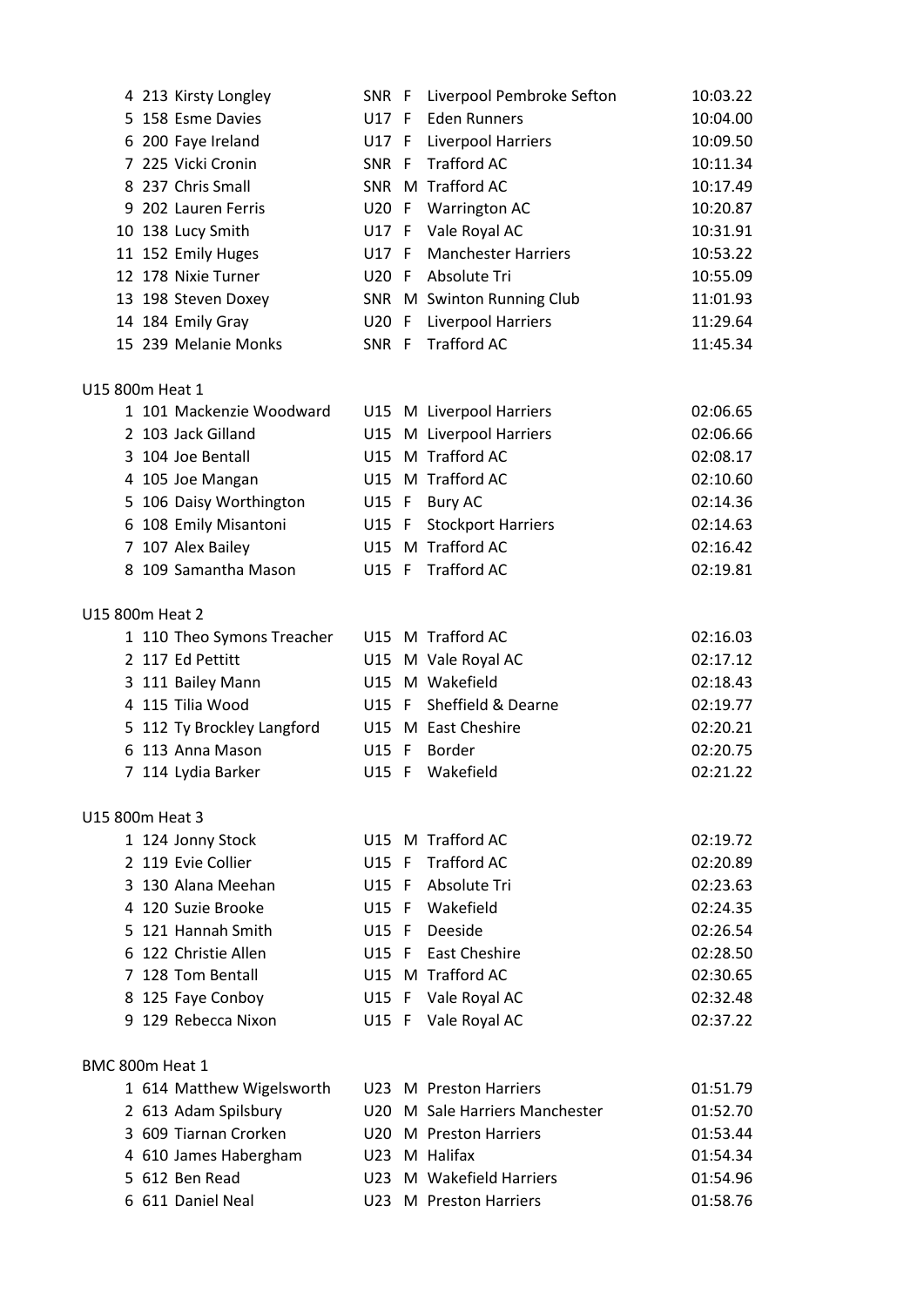# BMC 800m Heat 2

| 1 603 James Bowness   |  | SNR M Trafford AC              | 01:49.30 |
|-----------------------|--|--------------------------------|----------|
| 2 605 Robert Needham  |  | SNR M Notts AC                 | 01:50.00 |
| 3 602 John Bird       |  | SNR M Ipswich                  | 01:50.20 |
| 4 601 Thomas Atkinson |  | SNR M Sale Harriers Manchester | 01:50.60 |
| 5 607 Jamie Webb      |  | SNR M Liverpool Harriers       | 01:51.00 |
| 6 608 Kevin Woods     |  | U23 M Ireland                  | 01:51.70 |
| 7 606 Philip Sesemann |  | SNR M Blackheath & Bromley     | 01:52.30 |
| 8 604 Chris Monk      |  | SNR M Mansfield                | 01:57.60 |

# BMC 800m Heat 3

| 1 618 Luke Jones   |                       |  | U23 M Tamworth                      | 01:53.31 |
|--------------------|-----------------------|--|-------------------------------------|----------|
| 2 615 Keron White  |                       |  | U23 M Swansea                       | 01:54.34 |
|                    | 3 620 Thomas Randolph |  | U20 M Tamworth                      | 01:54.82 |
| 4 621 Jack Simpson |                       |  | U20 M Burton                        | 01:55.85 |
| 5 637 Thomas Coe   |                       |  | SNR M Windsr Slough Eton and Hounsk | 01:56.78 |
|                    | 6 619 Thomas Marper   |  | SNR M Liverpool Pembroke Sefton     | 01:58.78 |
|                    |                       |  |                                     |          |

# 800m Heat 1

|  | 1 131 Tom Rogerson    |  | U20 M Liverpool Harriers        | 01:56.59 |
|--|-----------------------|--|---------------------------------|----------|
|  | 2 243 Jonathan Bride  |  | SNR M Liverpool Pembroke Sefton | 01:56.73 |
|  | 3 224 Ben Coop        |  | SNR M Bury AC                   | 01:56.89 |
|  | 4 312 Elliot Roberts  |  | <b>SNR M Preston Harriers</b>   | 01:57.13 |
|  | 5 301 Winkler Phillip |  | SNR M Morpeth                   | 01:57.39 |
|  | 6 136 Connor Tighe    |  | U20 M Liverpool Harriers        | 01:59.18 |
|  | 7 265 Daniel Hayes    |  | SNR M Blackpool                 | 02:00.22 |
|  | 8 230 Christian Woods |  | U20 M Liverpool Harriers        | 02:01.29 |

#### 800m Heat 2

|  | 1 229 Adam Robert      |  | U20 M Preston Harriers           | 01:57.00 |
|--|------------------------|--|----------------------------------|----------|
|  | 2 256 Laurell Pierre   |  | U20 M Holmfirth                  | 01:57.94 |
|  | 3 264 Andrew Parsonage |  | <b>SNR M Manchester Harriers</b> | 01:58.42 |
|  | 4 262 Harry Curwood    |  | U17 M Preston Harriers           | 02:00.96 |
|  | 5 160 Katie Snowden    |  | SNR F Herne Hill Harriers        | 02:02.09 |
|  | 6 191 Matthew Shaw     |  | U20 M Rotherham Harriers         | 02:03.04 |
|  | 7 232 Jack Collins     |  | SNR M Hercules Wimbledon         | 02:03.34 |
|  | 8 253 Dan Pettitt      |  | SNR M Horsham Joggers            | 02:03.95 |

#### 800m Heat 3

|  | 1 132 Tom Dickinson        |  | U17 M Liverpool Pembroke Sefton | 02:05.40 |
|--|----------------------------|--|---------------------------------|----------|
|  | 2 208 Jacqueline Fairchild |  | SNR F Preston Harriers          | 02:05.62 |
|  | 3 300 Will Collumb         |  | U20 M Rothwell                  | 02:05.62 |
|  | 4 259 Hannah England       |  | SNR F Oxford                    | 02:05.88 |
|  | 5 282 Harry Hayes          |  | U17 M Preston Harriers          | 02:07.78 |
|  | 6 311 Matt Lloyd           |  | <b>SNR M Preston Harriers</b>   | 02:08.00 |
|  | 7 146 Olivia Mason         |  | U17 F Border Harriers           | 02:08.89 |
|  | 8 240 Greg Marcroft        |  | SNR M Trafford AC               | 02:11.13 |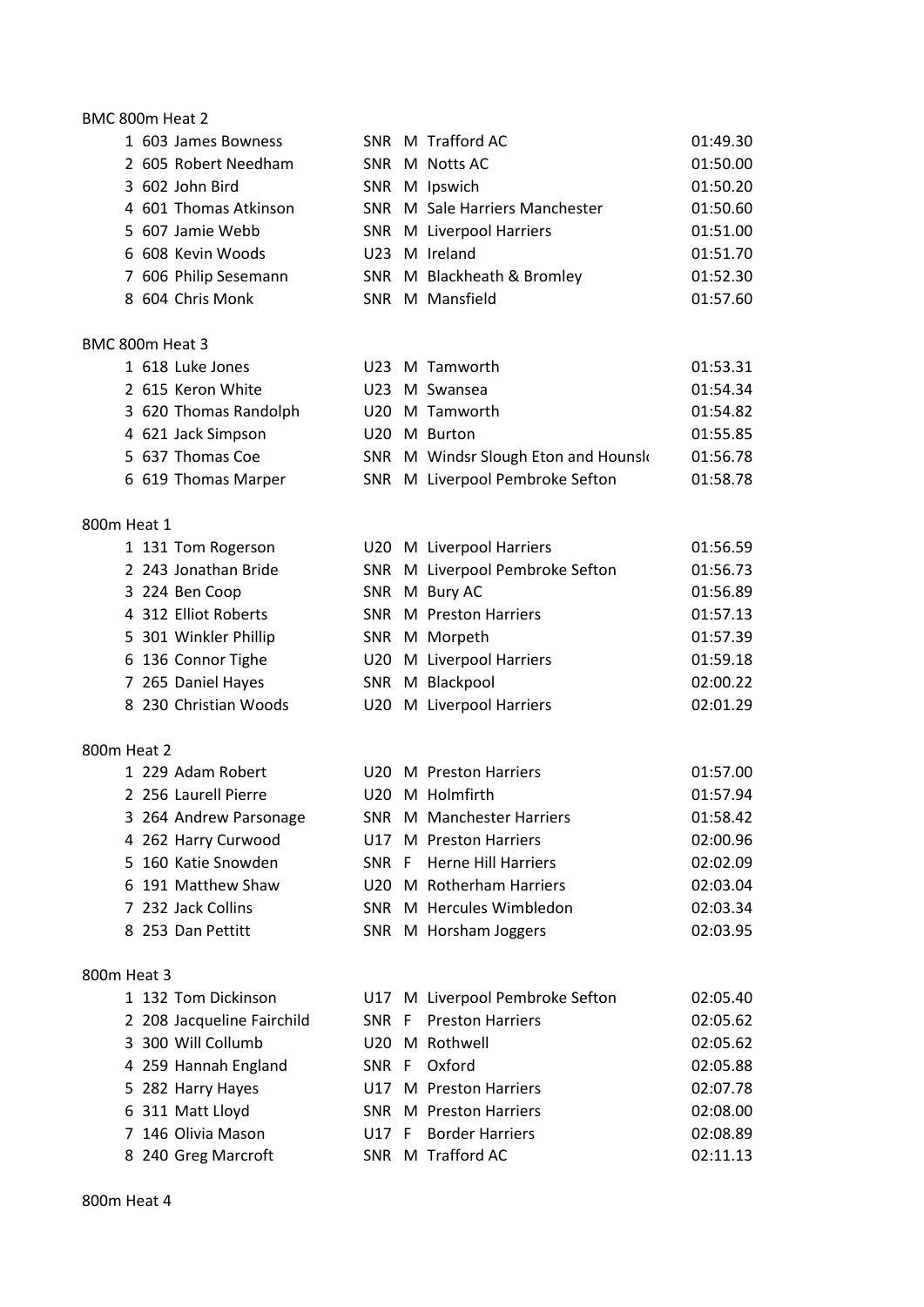| 1 313 Luke Farrant      |  | U17 M Buxton Ac             | 02:06.97 |
|-------------------------|--|-----------------------------|----------|
| 2 319 Rushwan Lewis     |  | U20 M Trafford AC           | 02:07.28 |
| 3 206 Philippa Millage  |  | SNR F Victoria Park Glasgow | 02:08.05 |
| 4 254 Gynoy Williams    |  | U17 M Trafford AC           | 02:10.01 |
| 5 238 Charlotte Crook   |  | U20 F Preston Harriers      | 02:10.96 |
| 6 241 Connor Fazakerley |  | U17 M Trafford AC           | 02:11.26 |
| 7 245 Amy Hinchly       |  | U20 F Vale Royal AC         | 02:13.40 |
| 8 299 Dan Timperley     |  | SNR M Oldham and Royton     | 02:19.06 |
|                         |  |                             |          |

# 800m Heat 5

|  | 1 181 Jonathan Duffy |  | U17 M Vale Royal AC            | 02:07.60 |
|--|----------------------|--|--------------------------------|----------|
|  | 2 267 Alfonso Leone  |  | SNR M Trafford AC              | 02:11.64 |
|  | 3 281 Beth Barlow    |  | U20 F Salford Harriers         | 02:12.18 |
|  | 4 251 Katie Lowery   |  | U20 F Warrington AC            | 02:14.42 |
|  | 5 193 Steph Driscoll |  | U17 F Liverpool Harriers       | 02:15.92 |
|  | 6 211 Taylor Hammond |  | U20 F Barnsley AC              | 02:16.45 |
|  | 7 222 Sinead Bent    |  | SNR F Trafford AC              | 02:17.15 |
|  | 8 275 Rachel Hibberd |  | SNR F Sale Harriers Manchester | 02:18.89 |
|  |                      |  |                                |          |

#### 800m Heat 6

|  | 1 242 Amelia Lancaster |  | U20 F City of Sheffied         | 02:19.36 |
|--|------------------------|--|--------------------------------|----------|
|  | 2 278 Tiffany Penfold  |  | U20 F Copeland                 | 02:19.78 |
|  | 3 153 India Elliot     |  | U20 F Wakefield Harriers       | 02:19.97 |
|  | 4 266 Zara Thompson    |  | U20 F Sale Harriers Manchester | 02:21.35 |
|  | 5 217 Ian Fitzpatrick  |  | SNR M Southport Waterloo       | 02:21.92 |
|  | 6 133 Emma Fulton      |  | U17 F Preston Harriers         | 02:22.21 |
|  | 7 147 Abbey Coleman    |  | U17 F Liverpool Harriers       | 02:22.22 |
|  | 8 215 Kevin Pye        |  | SNR M Charnwood AC             | 02:26.35 |
|  |                        |  |                                |          |

#### 800m Heat 7

|  | 1 292 Alex Armstrong-bond |  | U17 M Sale Harriers Manchester  | 02:18.35 |
|--|---------------------------|--|---------------------------------|----------|
|  | 2 187 Leon Bagnall        |  | SNR M Prestatyn                 | 02:18.53 |
|  | 3 303 Holly Jackson       |  | U17 F East Cheshire             | 02:22.09 |
|  | 4 271 Richard Wallace     |  | SNR M Notts AC                  | 02:22.60 |
|  | 5 218 Clare Constable     |  | SNR F Liverpool Pembroke Sefton | 02:23.02 |
|  | 6 137 Beth Smyth          |  | U17 F Manchester Harriers       | 02:25.96 |
|  |                           |  |                                 |          |

# 800m Heat 8

|            | 1 277 Amy Gibbons       |  | U20 F Warrington AC      | 02:35.59 |
|------------|-------------------------|--|--------------------------|----------|
|            | 2 188 Benjamin Harrison |  | SNR M Prestatyn          | 02:41.97 |
|            | 3 249 David Ellis       |  | SNR M Royton RR          | 02:43.83 |
|            | 4 280 Laura Hickey      |  | U17 F Leigh Harriers     | 02:45.82 |
| <b>DNF</b> | 258 Holly Benson        |  | U17 F Stockport Harriers |          |

# 1500m Heat 1

| 1 273 Kevin Acton    |  | SNR M Stockport Harriers            | 04:01.97 |
|----------------------|--|-------------------------------------|----------|
| 2 327 Chris Thornton |  | SNR M Skyrac AC                     | 04:02.67 |
| 3 234 Aedan O'brien  |  | SNR M Windsr Slough Eton and Hounsk | 04:03.00 |
| 4 326 Jack Stubbings |  | U20 M Warrington AC                 | 04:03.11 |
| 5 244 Matthew Harris |  | SNR M Rossendale Harriers           | 04:03.45 |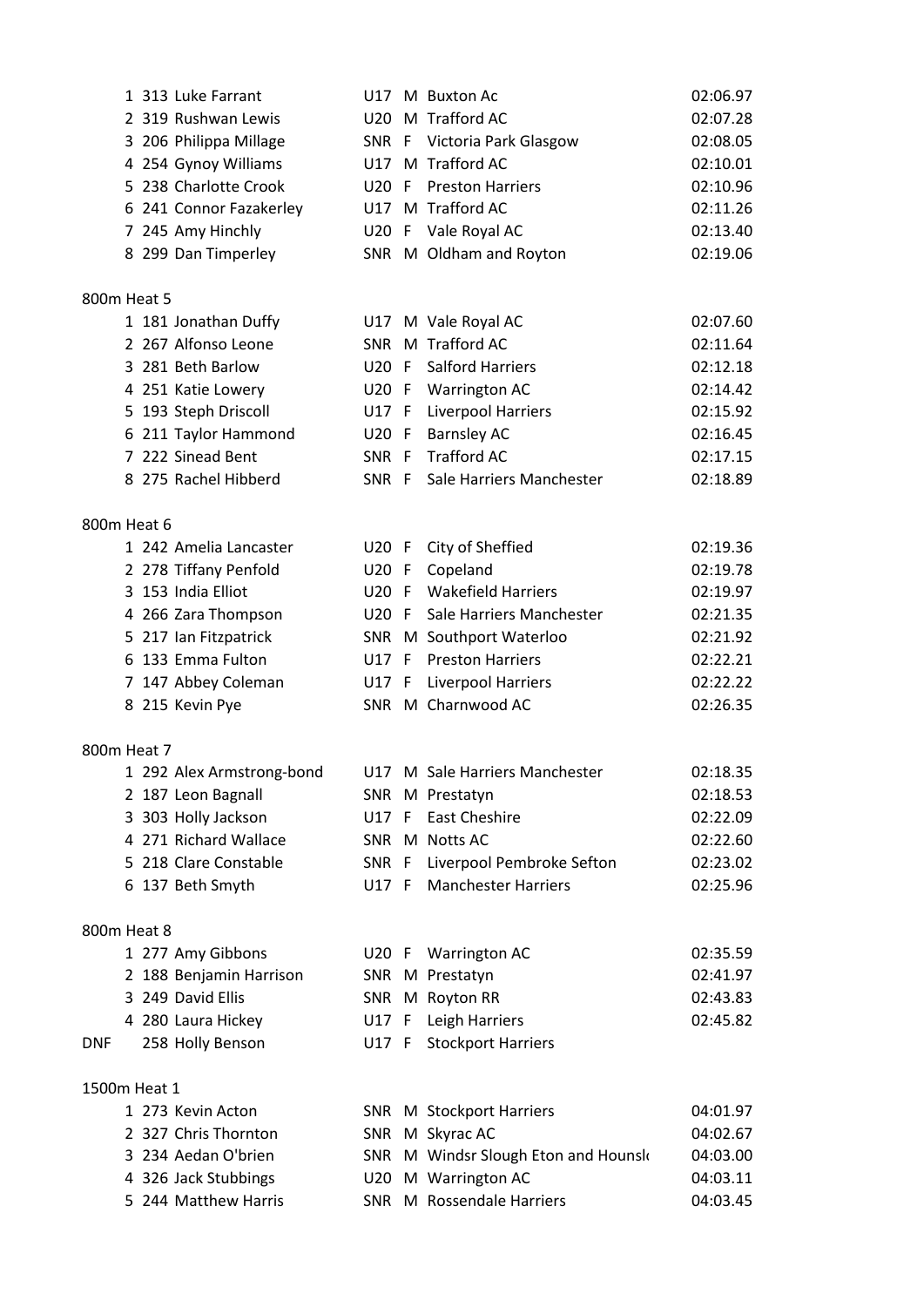|              | 6 235 Grant Anderson   |     | U20 M Stockport Harriers        | 04:03.64 |
|--------------|------------------------|-----|---------------------------------|----------|
|              | 7 316 Aaran Thorpe     |     | SNR M City of Sheffield         | 04:05.61 |
|              | 8 289 Finley Thompson  |     | SNR M Lincoln Wellington        | 04:06.59 |
|              | 9 283 Joseph Lancaster |     | SNR M City of Sheffield         | 04:07.53 |
|              | 10 233 Harry Halford   |     | U20 M Wolverhampton and Bilston | 04:07.68 |
|              | 11 321 Euan Martin     |     | SNR M Liverpool Harriers        | 04:08.41 |
|              | 12 231 Jake Baraclough |     | SNR M Bedford & County          | 04:08.58 |
|              | 13 255 Alex Bradford   |     | SNR M Sale Harriers Manchester  | 04:09.49 |
|              | 14 270 Chris Law       |     | U20 M Holmfirth                 | 04:09.54 |
|              | 15 250 Jack Brothwell  |     | U20 M Kingston Upon Hull        | 04:12.92 |
| 1500m Heat 2 |                        |     |                                 |          |
|              | 1 328 Gareth Raven     |     | SNR M Sale Harriers Manchester  | 04:10.58 |
|              | 2 269 Will Monaghan    |     | SNR M University of Leeds       | 04:11.57 |
|              | 3 306 Harry Collier    |     | U17 M Oldham and Royton         | 04:11.93 |
|              | 4 325 Luke Gamble      |     | U20 M Warrington AC             | 04:12.11 |
|              | 5 221 Patrick Cusack   | U17 | M Trafford AC                   | 04:12.17 |
|              | 6 298 Tim Hartley      | U20 | M Wigan Harriers                | 04:13.22 |
|              | 7 268 John Tayleur     |     | SNR M Herne Hill Harriers       | 04:13.44 |

- 8 324 Daniel Fox U20 M Warrington AC 04:16.17 310 Craig Pearson SNR M Cannock and Stafford 04:16.66 274 Christopher Fardon SNR M University of Manchester 04:17.79 212 Alex Kirkland U17 M Chesterfield AC 04:18.36 290 Sam Rostron U20 M Warrington AC 04:18.51 315 Ella Mcniven U17 F Liverpool Harriers 04:22.71 304 David Lewis U17 M Hallamshire 04:27.03
- 276 Brad Thornton U20 M Sale Harriers Manchester 04:32.36

#### 1500m Heat 3

 135 Jonathan Hill SNR M Harrow AC 04:24.48 320 Matthew Bond SNR M Liverpool Harriers 04:30.81 314 Rochelle Harrison SNR F Lincoln Wellington 04:34.21 144 Zoe Bates U20 F Edinburgh AC 04:34.88 180 Will Mckay U17 M Vale Royal AC 04:36.20 332 Claudia Cowan U20 F Sale Harriers Manchester 04:37.84 139 Holly Smith U17 F Vale Royal AC 04:38.68 307 Eleanor Robinson U20 F Keighley and Craven 04:39.43 285 Sarah Mackness SNR F Notts AC 04:39.90 308 Hannah Delaney U20 F Liverpool Harriers 04:41.60 287 Evie Brailsford SNR F Leeds Beckett University 04:42.20 286 Aninia Atkinson SNR F City of Sheffield 04:44.75 252 Tom Whitley U20 M Kingston Upon Hull 04:44.80 263 Heidi Murray U20 F Lancaster and Morcambe 05:04.83

1 330 Juliet Downs 2 162 Abbey Brooke 3 288 Max Parry 4 305 Gareth Williams 5 295 Amy Nutall

#### 1500m Heat 4

|  | U20 F Sale Harriers Manchester | 04:43.50 |
|--|--------------------------------|----------|
|  | U17 F Wakefield Harriers       | 04:43.71 |
|  | U17 M Copeland                 | 04:47.95 |
|  | SNR M Vale Royal AC            | 04:53.80 |
|  | U17 F Warrington AC            | 04:55.83 |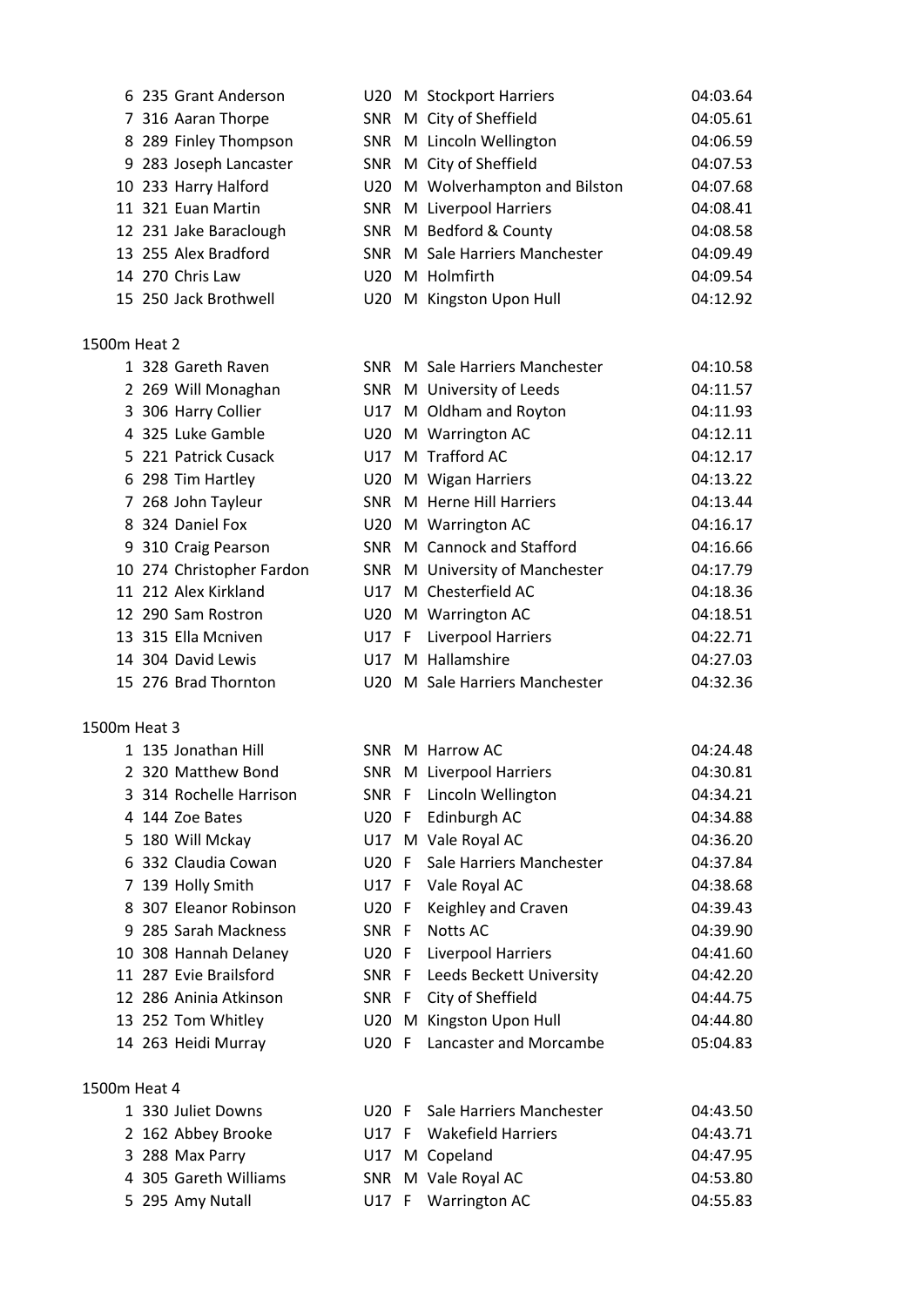|                  | 6 302 Alice Stiles      | U17 F      | <b>Manchester Harriers</b>     | 04:59.29   |               |
|------------------|-------------------------|------------|--------------------------------|------------|---------------|
|                  | 7 318 Cara Gibbons      | U20 F      | Vale Royal AC                  | 05:00.14   |               |
|                  | 8 284 Laura Trask       | U17 F      | Hallamshire                    | 05:01.50   |               |
|                  | 9 323 George Thornley   |            | U20 M Unattached               | 05:02.56   |               |
|                  | 10 322 Ellie Grinnell   | U17 F      | <b>Crewe and Nantwich</b>      | 05:05.37   |               |
|                  | 11 279 Ashlyn Holliday  | U20 F      | <b>Border Harriers</b>         | 05:07.68   |               |
|                  | 12 329 Orla Holt        | U17 F      | <b>Rossendale Harriers</b>     | 05:18.49   |               |
|                  | 13 317 Natasha Moore    | U17 F      | <b>Stockport Harriers</b>      | 05:19.80   |               |
|                  |                         |            |                                |            |               |
| <b>HAMMER</b>    |                         |            |                                |            | <b>WEIGHT</b> |
|                  | 1 141 Sam Gaskell       |            | U17 M Blackburn Harriers       | 57.44      | 5             |
|                  | 2 175 William Schofield | U20        | M Sale Harriers Manchester     | 48.90      | 6             |
|                  | 3 151 Holly Rodgers     | SEN F      | <b>Rotherham Harriers</b>      | 47.88      | 4             |
|                  | 4 168 Hannah Blood      | U17 F      | Sale Harriers Manchester       | 44.88      | 3             |
|                  |                         |            |                                |            |               |
| <b>DISCUS</b>    |                         |            |                                |            | <b>WEIGHT</b> |
|                  | 1 257 Jenny Pyatt       | $U20$ F    | Liverpool Pembroke Sefton      | 40.00      | 1.0           |
|                  | 2 247 Thomas Hilditch   |            | U17 M Vale Royal AC            | 36.26      | 1.5           |
|                  | 3 258 Holly Benson      |            | U17 F Stockport Harriers       | 35.87      | 1.0           |
|                  | 4 175 William Schofield |            | U20 M Sale Harriers Manchester | 35.73      | 1.8           |
|                  | 5 272 Teddy Cooper      | U17        | M Stockport Harriers           | 29.27      | 1.5           |
|                  | 6 291 Leeroy Golding    | SEN        | M Pendle AC                    | 28.30      | 2.0           |
|                  | 7 209 Nathan Booth      | U17        | M Sale Harriers Manchester     | 26.15      | 1.5           |
|                  | 8 260 Darren Scott      | SEN        | M St Helens Sutton             | 25.56      | 2.0           |
|                  | 9 227 Bethan Kelly      |            | U17 F Stockport Harriers       | 25.50      | 1.0           |
|                  | 10 294 Alex Baker       | U17 F      | Pendle AC                      | 24.07      | 1.0           |
|                  | 11 240 Greg Marcroft    |            | SEN M Trafford AC              | 20.72      | 1.0           |
|                  | 12 293 Lynn Baker       |            | SEN F Pendle AC                | 19.32      | 1.0           |
|                  | 13 220 Paul Hudson      | SEN        | M Vale Royal AC                | 17.87      | 1.0           |
|                  | 14 248 Fletcher Reid    | U17        | M Wigan Harriers               | <b>NDR</b> | 1.5           |
|                  |                         |            |                                |            |               |
| <b>SHOT PUTT</b> |                         |            |                                |            | WEIGHT        |
|                  | 1 294 Alex Baker        | U17 F      | Pendle AC                      | 10.63      | 3.00          |
|                  | 2 280 Laura Hickey      | U17 F      | Leigh Harriers                 | 9.80       | 3.00          |
|                  | 3 261 Mike Coogan       | SEN        | M East Cheshire                | 8.76       | 7.26          |
|                  | 4 291 Leeroy Golding    | SEN        | M Pendle AC                    | 8.18       | 7.26          |
|                  | 5 260 Darren Scott      | <b>SEN</b> | M St Helens Sutton             | 8.02       | 7.26          |
|                  |                         |            |                                |            |               |
| <b>JAVELIN</b>   |                         |            |                                |            | <b>WEIGHT</b> |
|                  | 1 296 Sam Dean          | U20        | M Sale Harriers Manchester     | 59.25      | 800           |
|                  | 2 297 Harry Ditchfield  | U17        | M Sale Harriers Manchester     | 54.38      | 700           |
|                  | 3 331 Peter Rice        | <b>SEN</b> | M Altricham and District       | 36.64      | 800           |
|                  | 4 294 Alex Baker        | U17 F      | Pendle AC                      | 36.13      | 500           |
| 5                | 261 Mike Coogan         |            | SEN M East Cheshire            | 33.66      | 800           |
|                  | 6 227 Bethan Kelly      | U17 F      | <b>Stockport Harriers</b>      | 33.51      | 500           |
|                  | 7 209 Nathan Booth      | U17        | M Sale Harriers Manchester     | 32.38      | 700           |
| 8                | 260 Darren Scott        | V45        | M St Helens Sutton             | 31.60      | 800           |
| 9                | 309 Rebekah Hopper      | U17 F      | <b>Wigan Harriers</b>          | 30.73      | 500           |
|                  | 10 246 Natasha Webster  | U17 F      | Blackpool                      | 29.55      | 500           |
|                  | 11 220 Paul Hudson      | V60        | M Vale Royal AC                | 20.71      | 600           |
|                  |                         |            |                                |            |               |